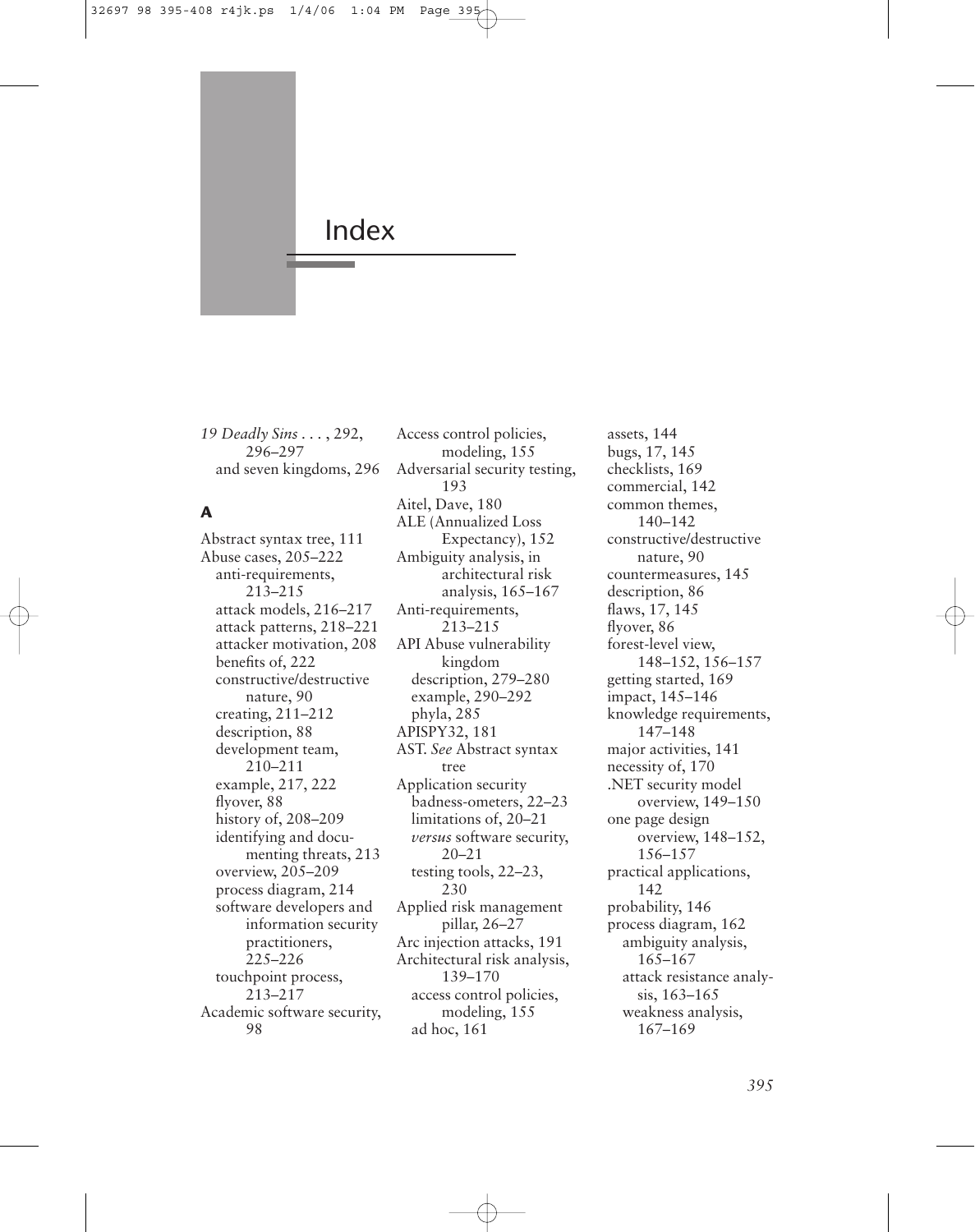Architectural risk analysis (*cont.*) risk analysis, definition, 140 risk calculation impact, 155–156 modern model, 154–161 traditional model, 152–154 risk management, definition, 140 risks, 144–145 in the RMF, 143–144 ROI (return on investment), 153 safeguards, 145 software developers and information security practitioners, 227–228 standards-based, 142 STRIDE, 147 terminology, 144–146 threat modeling *versus* risk analysis, 146–147 threats, 145 touchpoint process ad hoc approach, 161 ambiguity analysis, 165–167 attack resistance analysis, 163–165 critical steps, 162 examples of flaws, 163–164, 166–167, 168–169 exploit graphs, 164–165 process diagram, 162 weakness analysis, 167–169 vulnerabilities, 145 Anderson, Ross, 188 Arciniegas, Fabio, 215–216 Arkin, Brad, 166 Array out of bounds, 114, 118

Articles. *See* Bibliography. Artifacts, software, 28, 34, 393 ASP.NET Misconfiguration phylum, 289 Assets, definition, 144 ASSET, 142 Assume nothing, 210–211 Attack classes, 294–295 Attack models, 216–217 Attack patterns knowledge catalog, 264, 266 list of, 218–221 taxonomy of, 277 Attack resistance analysis, in architectural risk analysis, 163–165 Attacker motivation, 208 Attackers' tools, 180–181, 201 APISPY32, 181 breakpoint setters, 181 control flow, 181 coverage, 181 decompilers, 181 disassemblers, 181 fault injectors, 180 rootkits, 181–182 shell code, 181 Auditing open source applications, tutorial, 342–344 Authentication phylum, 285, 290–292 Automation Cigital Workbench, 76–78 risk-based security testing, 196

## **B**

Badness-ometers, 22–23 Bellovin, Steve, 3 Berkman, Ariel, 177–178 Bernstein, D. J., 177–178 Best practices. *See* Touchpoints

Bibliography *19 Deadly Sins . . .* , 292 academic literature, on bugs, 293–295 citations in this book, 300–312 government and standards publications, 312–313 "OWASP Top Ten . . . Vulnerabilities," 292 required reading, 299–300 RISOS project, 293–294 software security literature, 299–318 top five publications, 299–300 vulnerabilities, 293–294 Binary analysis, for security, 106–108 Bishop, Matt, 111, 112 Black box testing, 194 Black hat activities, touchpoints, 89–91, 172 BLAST tool, 123 Bob, 17 Books and publications. *See* Bibliography. BOON tool, 114, 118 Breakpoint setters, 181 Buffer overflow, described, 15 Buffer Overflow phylum, 283 Bugs. *See also* Defects; Taxonomy of coding errors. architectural risk analysis, 145 code review. *See* Code review. buffer overflow, 15–16 causes. *See* Causes of problems. definition, 14 examples, 17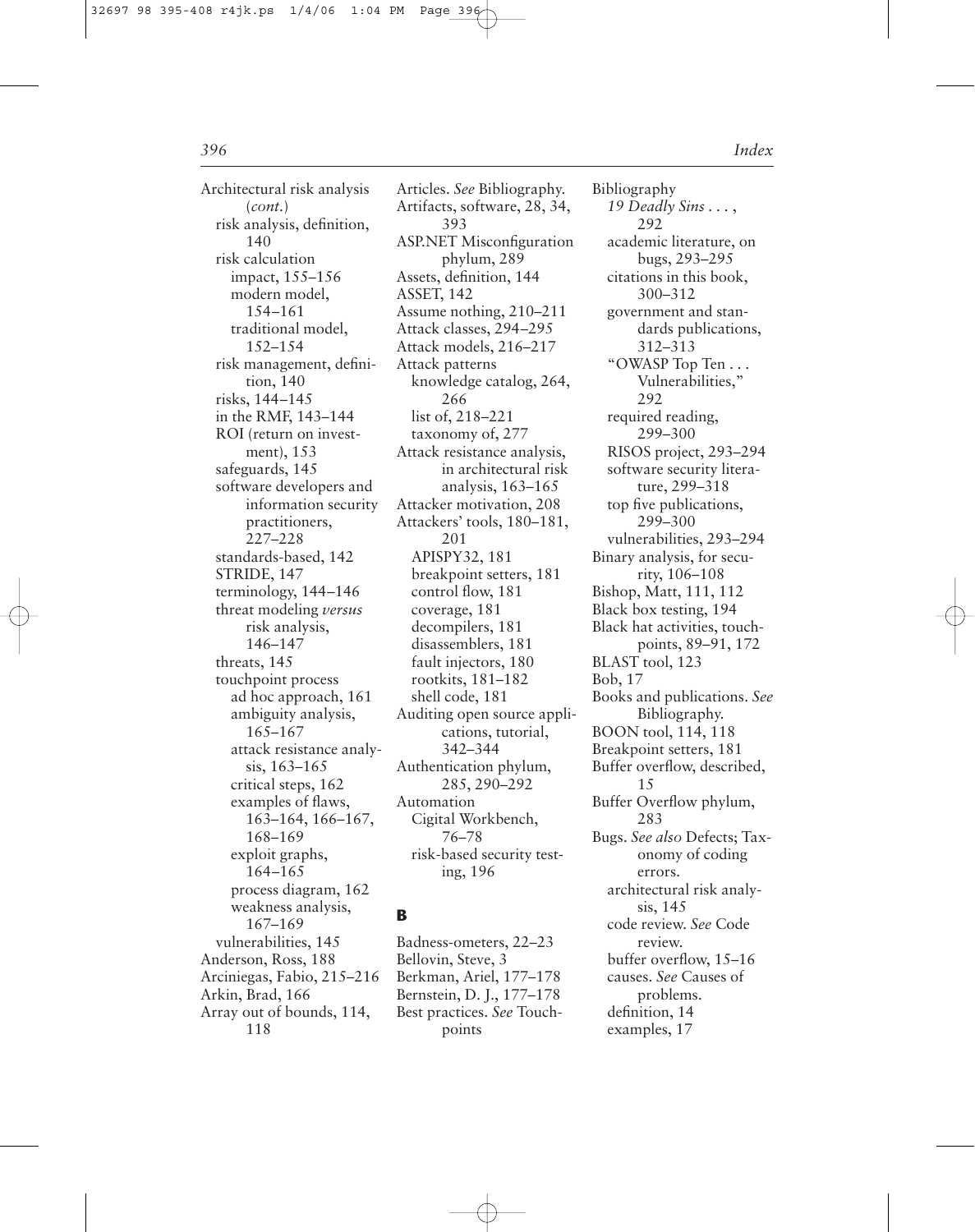*versus* flaws, 18–19, 191 implementation, 106–108 more lines, more bugs, 10–13 parade, 259 BugScan, 107 BugtTraq, 168, 173, 259 Building a software security program. *See* Enterprise software security. Business context, RMF, 43, 49–50 Business-level security. *See* Enterprise software security.

# **C**

Can'ts and won'ts, 211–212, 222 CANVAS tool, 180 Carrying out fixes and validation, RMF, 43, 73 Catch NullPointer Exception phylum, 287 Causes of problems complexity, 8–10 connectivity, 6–7 design flaws, 139 extensibility, 7–8 legacy applications, 6–7 mobile code, 7–8 "more lines, more bugs," 10–11 SOA (Service Oriented Architecture), 6–7 software vulnerability,  $4 - 5$ Web Services, 6–7 Cenzic, 180 CERT incidents, 3–5 Champions, for best practice adoption, 244, 247 Change maturity path, 243, 246

Checklists, architectural risk analysis, 169. *See also* STRIDE. Chess, Brian, 133 Cheswick, Bill, 3 Cigital, 39, 113, 127, 143, 166 Cigital Workbench, 76–78 COBIT, 142 CISSP, 225 Code review manual, 106 Code Quality vulnerability kingdom, 281, 287–288 Code review, software developers and information security practitioners, 229–230, 231 Code review, tools. *See also* Tools. array out of bounds, 114, 118 binary analysis, 106–108 BLAST tool, 123 BOON tool, 114, 118 code scanners, 107, 109–110 commercial tool vendors. *See also* Fortify. code source analyzers, 124–125 Coverity, 123 Fortify, 123 Ounce Labs, 123 Secure Software, 123 tool characteristics, 125–127 tool problems, 127 constructive/destructive nature, 90 consultants as mentors, 99 CQual tool, 118 description, 86 Eau Claire tool, 122 ESP tool, 123 false negatives/positives, 109

FindBugs tool, 123 Flyover, 86 global analysis, 111 good *versus* perfect, 108–109 Hoglund's BugScan, 107 human evaluation, 108–109 implementation bugs, 106–108 integer range analysis, 114, 118 ITS4 code scanner, 109–110 rules, history, 112–114 kernel vulnerabilities, 118, 122 local analysis, 111 module-level analysis, 111 MOPS tool, 122 RATS code scanner, 109–110 rules coverage, 112–114 example, 119–122 ITS4, 112–114 schema, 115–118 safety property violations, 122 SLAM tool, 123 specification checking, 122 Splint tool, 122–123 static code analysis example, 135–137 history, 110–114 taint analysis, 118 TOCTOU (time-ofcheck-time-of-use), 111 touchpoint process, 135–137 xg++ tool, 118, 122 Command Injection phylum, 283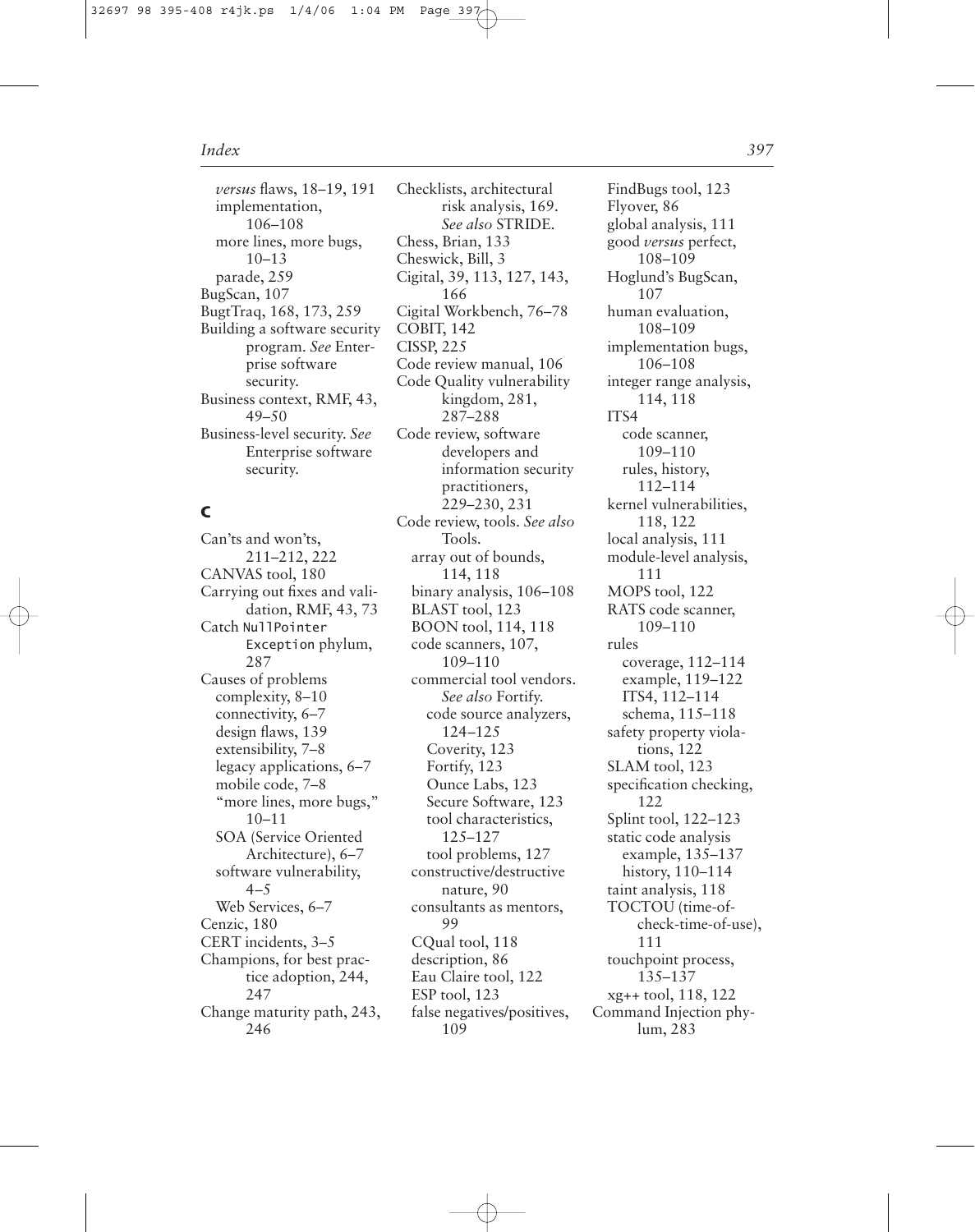Commercial architectural risk analysis, 142 Commercial off-the-shelf software (COTS), 251–256 Commercial source code analysis tool vendors Coverity, 123 Fortify, 123 Ounce Labs, 123 Secure Software, 123 source code analyzers, 124–125 tool characteristics, 125–127 tool problems, 127 Comparing Classes by Name phylum, 288 comp.risks, 168 Complexity linux/open source code base growth, 10 major operating systems, 10 metrics, 10–11 "more lines, more bugs," 10–11 trinity of trouble, 8–13 Windows code base growth, 8–9 Connectivity, trinity of trouble, 6–7. Constructive activities, touchpoints, 89–91 Control flow tools, 181 COTS (commercial off-theshelf software), 167, 251–256 Countermeasures, for risk mitigation, 145 Coverage tools, 181 Coverity, 123 Cross site scripting, 201 CQual tool, 118 Creating Debug Binary phylum, 289 Cross-Site Scripting phylum, 283

Cultural change. *See* Enterprise software security. CVE, 277

## **D**

Danahy, Jack, 207 Dangerous Functions phylum, 285 Data Leaking Between Users phylum, 288 Deadlock phylum, 286 Decompilers, 181 Defects. *See also* Bugs; Flaws; Taxonomy of coding errors. architectural risk analysis, *See* Architectural risk analysis causes. *See* Causes of problems. definition, 14 design-level vulnerabilities, 19–20 error detection, 19 failure recovery, 19 fifty/fifty, 139 midrange vulnerabilities, 19 range of, 18–19 Defining the risk mitigation strategy, 45, 69–71 Department of Homeland Security portal, 264–274 Dependencies. *See* Weakness analysis. Deployment and operations, software developers and information security practitioners, 231–232 Design-level vulnerabilities, 19–20, 191–192. *See also* Flaws. Destructive activities, touchpoints, 89–91

Developer Desktop, 130–131 DHS portal. *See* Department of Homeland Security portal. Diagnostic knowledge, 264 Diebold insecurity, 161 Dilger, Mike, 111, 112 Directory Restriction phylum, 285 Disassemblers, 181 Double Free phylum, 287 Duplicate Validation Forms phylum, 284

## **E**

Eau Claire tool, 122 Electronic voting security, 159–161 Empty Catch Block phylum, 287 Empty Password in Configuration File phylum, 286 Encapsulation vulnerability kingdom, 281–282, 288–289 Engineer gone bad, 208 Enterprise information architecture, 253–256 Enterprise software security, 239–257 basic steps, 241–242 business climate, 240–242 champions, for best practices, 244, 247 change maturity path, 243, 246 common pitfalls, 244–245 continuous improvement, 250–251 COTS (commercial offthe-shelf software), 251–256 cultural change, 242–243, 246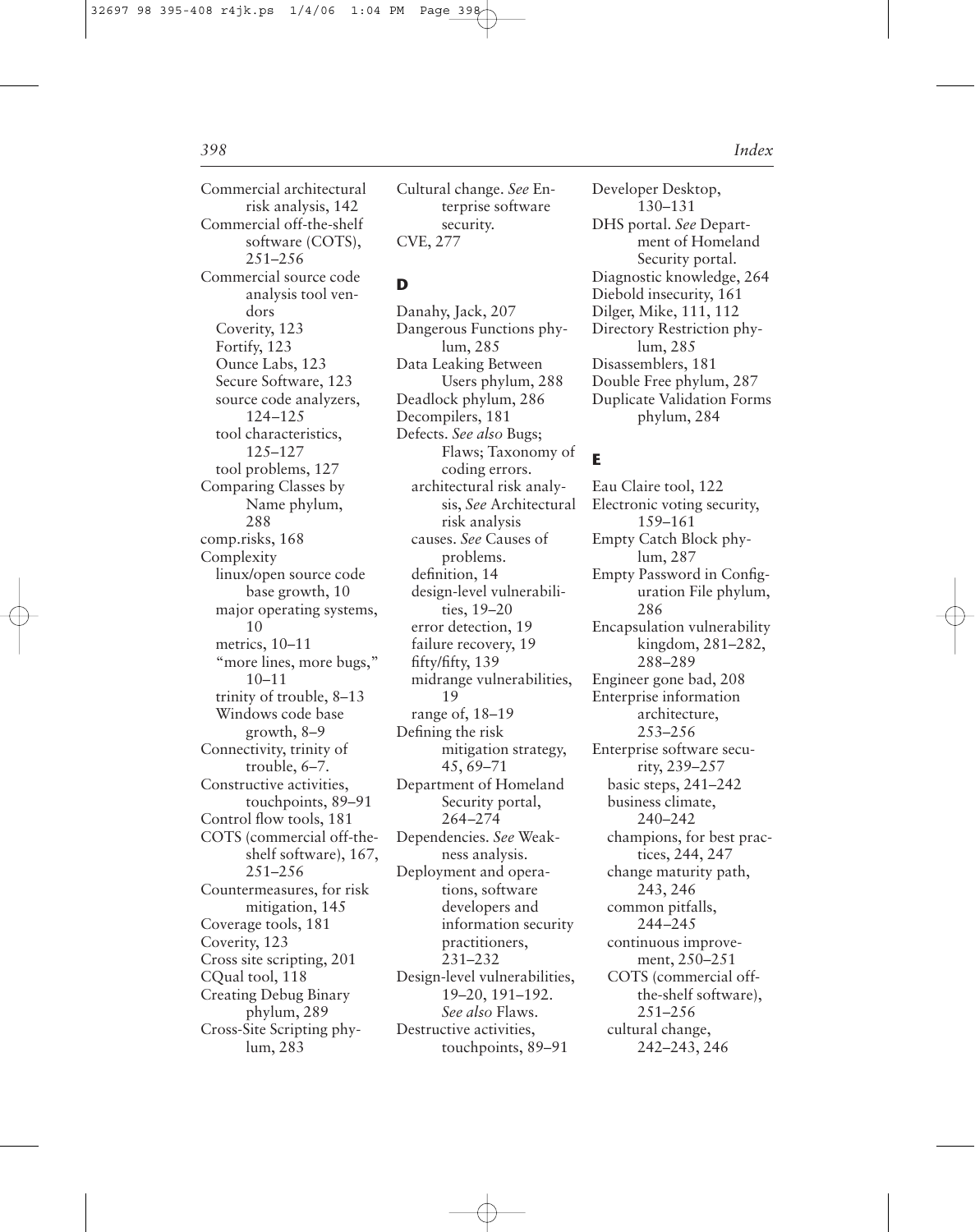enterprise information architecture, 253–256 existing applications, 251–256 general framework, 246–247 improvement program, 246–247 lack of high-level commitment, 245 management without measurement, 244–245 metrics program, 247–250 over-reliance on late-lifecycle testing, 244 SDL (Secure Development Lifecycle), 239–240, 256–257 training without assessment, 245 Environment vulnerability kingdom, 282, 289 Erroneous validate() Method phylum, 284 Error detection, 19 Error Handling vulnerability kingdom, 281, 287 ESP tool, 123 Examples abuse cases, 217, 222 Adobe Reader, 282 Diebold voting machines, 159–161 flaws found in architectural risk analysis, 163–164, 166–167, 168–169 Java card, 195–200 KillerAppCo's iWare. *See* RMF (risk management framework), example. malicious PDFs, 282 password security, 177–178

penetration testing, 176–177, 177–178 risk-based security testing, 195–200 smart cards, 195–200 Smurfware exercise, 385–391 software developers and information security practitioners, 234–235 Exception Handling phylum, 285 Exploits graphs, 164–165 knowledge catalog, 264, 268 Extensibility, trinity of trouble, 7–8 External analysis, description, 88–89, 211 eXtreme programming, 202

# **F**

Failure recovery, 19 Failure to Begin a New Session . . . phylum, 286 False negatives/positives, in source code analysis tools, 109 Fault injection tools, 35, 180 Features, security, not good enough, 209, 229 Feel good security, 173 File Access Race Condition phylum, 286 FindBugs tool, 123 Firewalls, 189–190 Fixes and validation, RMF, 43, 73 Flawfinder code scanner, 109 Flaws. *See also* Defects. architectural risk analysis, 145 *versus* bugs, 18–19, 191

causes. *See* Causes of problems. definition, 14, 16, 17, 18 examples, 17, 163–164, 166–167, 168–169 Microsoft Bob program, 17 Forest-level view, architectural risk analysis, 148–152, 156–157, 203 Form Field Without Validator phylum, 284 Format String phylum, 283 Fortify Source Code Analysis Suite components Audit Workbench, 129–130 Developer Desktop, 130–131 knowledge base, 132–134 Rules Builder, 129–130 Software Security Manager, 132 Source Code Analysis Engine, 128–129 Source Coding Rulepacks, 129 demonstration version, 134–135 tutorials Audit Workbench, 324–326, 339–342 auditing code manually, 326–328 auditing open source applications, 342–344 automated build processes, 335–339 command line arguments, 332–333 ensuring a working environment, 328–329 raw analysis results, 333–335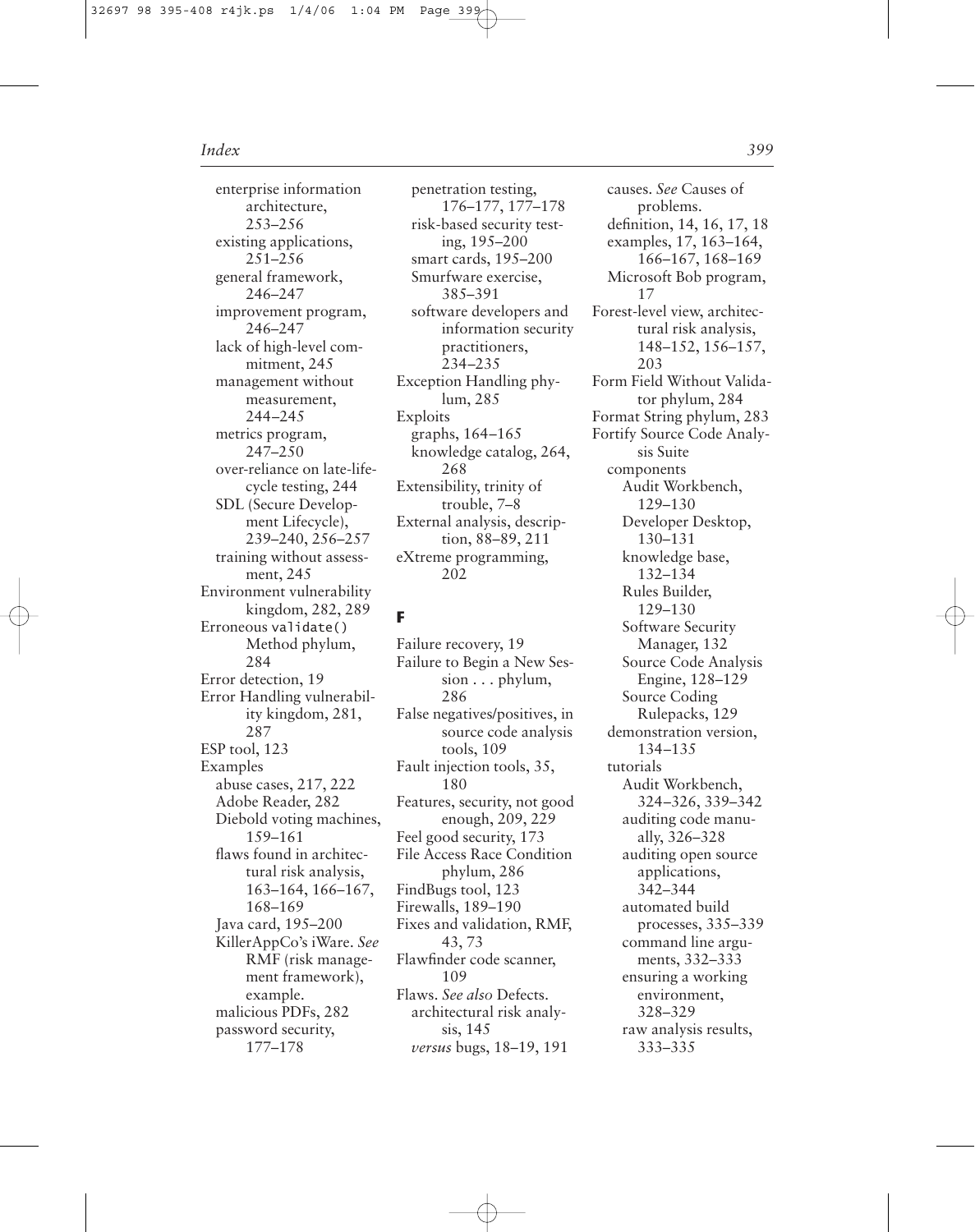Fortify Source Code Analysis Suite, tutorials (*cont.*) source code analysis engine, 329–332 Functional testing, 193 Fuzzing, 179

## **G**

Gates memo, 29–34. *See also* Microsoft, highlevel commitment. Geer, Dan, 10–13, 180, 208 Foreword by, xix–xxi getConnection() method phylum, 285 GLBA, 155 Global analysis, 111 Glorified grep, 110 Glossary of terms, 393 Good *versus* perfect, 108–109 GP (Global Platform), for Java Card smart cards, 196 Grep as scanner, 110 Guidelines, knowledge catalog, 263–264, 265

# **H**

Hackers, reformed, as penetration testers, 173 Hacker in a box, 230 Hailstorm, 180 Halting problem, 109 Hard-Coded Passwords phylum, 286 Heap Inspection phylum, 285 HIPPA, 155, 210 Historical knowledge, 264 Historical risks knowledge catalog, 264, 267 Hoglund, Greg, 180 Hoglund's BugScan, 107 Holodeck tool, 180

HTTP Response Splitting phylum, 283 Human evaluation, as essential for risk analysis, 108–109

## **I**

IBM, 74 Identifying business and technical risks, RMF, 43–44, 50–63 Illegal Pointer Value phylum, 283 Impact, architectural risk analysis calculation, 145–146 Implementation bugs. *See* Bugs. Inconsistent Implementations phylum, 287 Information architecture. *See* Enterprise information architecture. Information security practitioners. *See* Security professionals; Software developers and information security practitioners. Input Validation and Representation kingdom, 279, 283–285 Insecure Compiler Optimization phylum, 289 Insecure Randomness phylum, 285 Insecure Temporary File phylum, 286 Inside→out approach, 190 Integer Overflow phylum, 283 Integer range analysis, 114, 118 ITS4 code scanner, 109–110 knowledge, 262

rules. *See also* Taxonomy of coding errors, kingdoms. history, 112–114 list of, 345–383

# **J**

J2EE Bad Practices phylum, 285, 286–287 J2EE Misconfiguration phylum, 289 Java card, example, 195–200

## **K**

Kernel vulnerabilities, 118, 122 KillerAppCo. *See* RMF, example. Kingdoms. *See* Taxonomy of coding errors, kingdoms. Kocher, Paul, 95 Knowledge base, Fortify, 132–134 Knowledge catalogs, 263–268, 269, 270–271 Knowledge attack patterns, 264, 266 Department of Homeland Security portal, 264–274 description, 35–37 diagnostic knowledge, 264 experience, 261–262 expertise, 261–262 exploits, 264, 268 guidelines, 263–264, 265 historical knowledge, 264 historical risks, 264, 267 hurdles to overcome, 259–261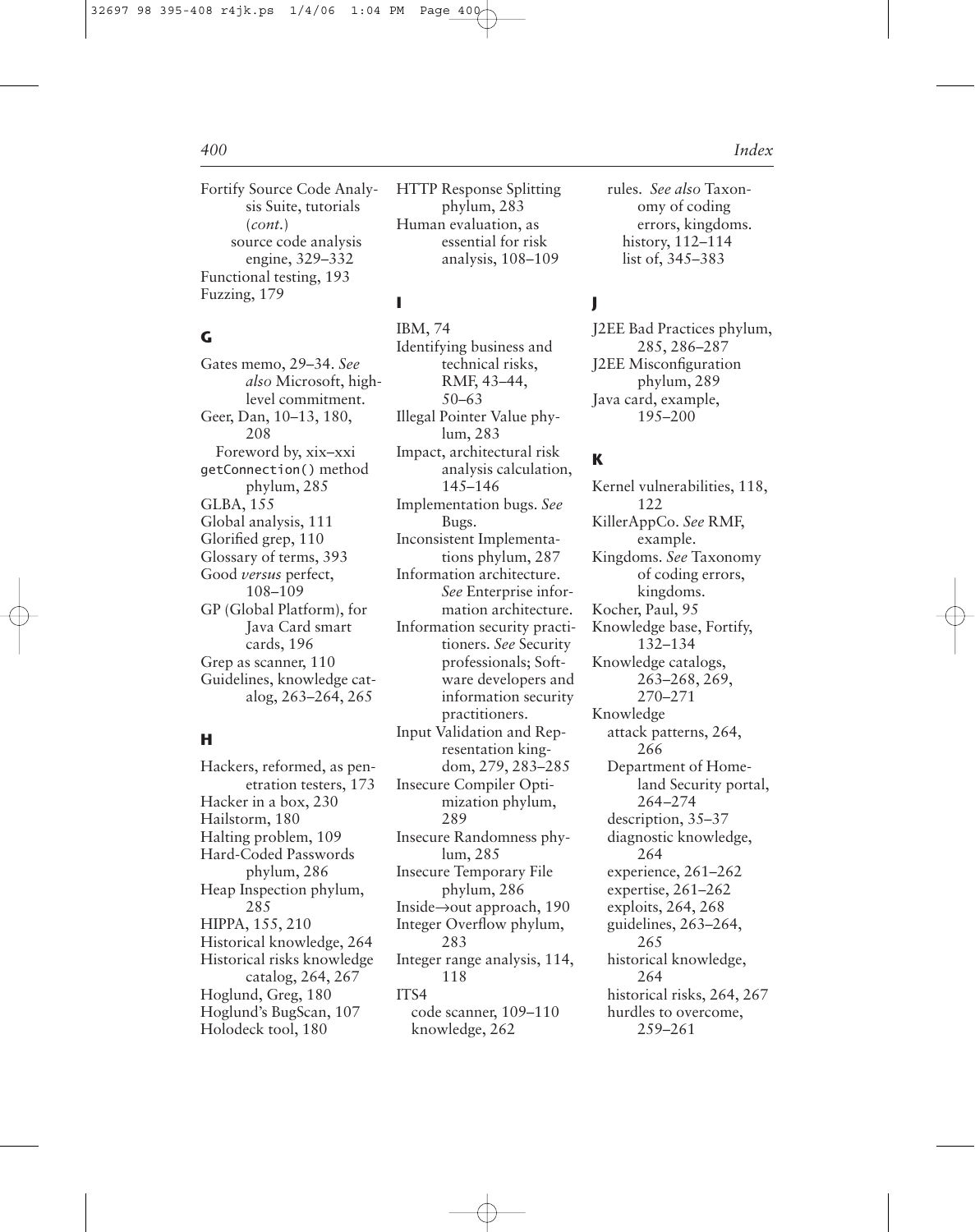knowledge catalogs, 263–268, 269, 270–271 prescriptive knowledge, 263–264 principles, 263–264, 265, 270–271 rules, 263–264, 266, 270–271 in the touchpoint process, 268–269 vulnerabilities, 264, 267 Knowledge requirements, architectural risk analysis, 147–148

# **L**

Landwher, Carl, 191 Least Privilege Violation phylum, 286 Leftover Debug Code phylum, 288 Legacy applications, cause of problems, 6–7 Lines of code. *See* Source code, lines of. Literature. *See* Bibliography. Local analysis, in code review, 111 Log Forging phylum, 283

# **M**

Malicious input, 201–204 Management without measurement, 244–245 Measurement importance of, 73–74 metrics in the RMF, 75 metrics program, 247–250 ROI (return on investment), 74–75 Memory Leaks phylum, 287

Metrics. *See* Measurement. Microsoft Bob, 17 Gates memo, 29–34 high-level commitment, 245. *See also* Gates memo. Nomenclature problems, 146–147 SDL (Secure Development Lifecycle), 239–240 threat modeling *versus* risk analysis, 146–147 Trustworthy Computing initiative, 29–34 Missing Access Control phylum, 286 Missing Custom Error Handler phylum, 289 Missing Error Handling phylum, 289 Misuse cases. *See* Abuse cases. Mitigation strategies defining, 45, 69–73 penetration testing, 183–184 risks, 45, 69–71 RMF, 69–71 MLOCs3, 11–13 MLOCs3^2+1, 11–13 Mobile code, and extensibility, 7–8 Mobile Code phylum, 288 Monitor tools, 181 MOPS tool, 122 "More lines, more bugs,"

10–11 Moving left, 91–93 Multithreading, 203

## **N**

Negatives, testing for, 172 Nessus, 230

.NET security model architecture diagram, 149–150 Network security connectivity, cause of problems, 6–7 e-crime increase, 3 market value, 3 software vulnerability, increase in, 4–5 *19 Deadly Sins . . .* , 292, 296–297 nmap, 230 Non-Final Public Field phylum, 288 No one would ever do that, 212 Null Dereference phylum, 287 NullPointerException phylum, 287

## **O**

Object Highjack phylum, 288 Obsolete phylum, 287 OCTAVE, 142 Often Misused phylum, 285, 290–292 One page overview of architecture. *See* Forest-level view. Open Platform, for Java Card smart cards, 196 Opportunity, definition, 11 Ounce Labs, 123 Outside  $\rightarrow$  in approach, 37, 174, 189–190, 252 Overly Broad Catch Block phylum, 287 Overly Broad Throws Declaration phylum, 287 "OWASP Top Ten . . . Vulnerabilities," 292, 297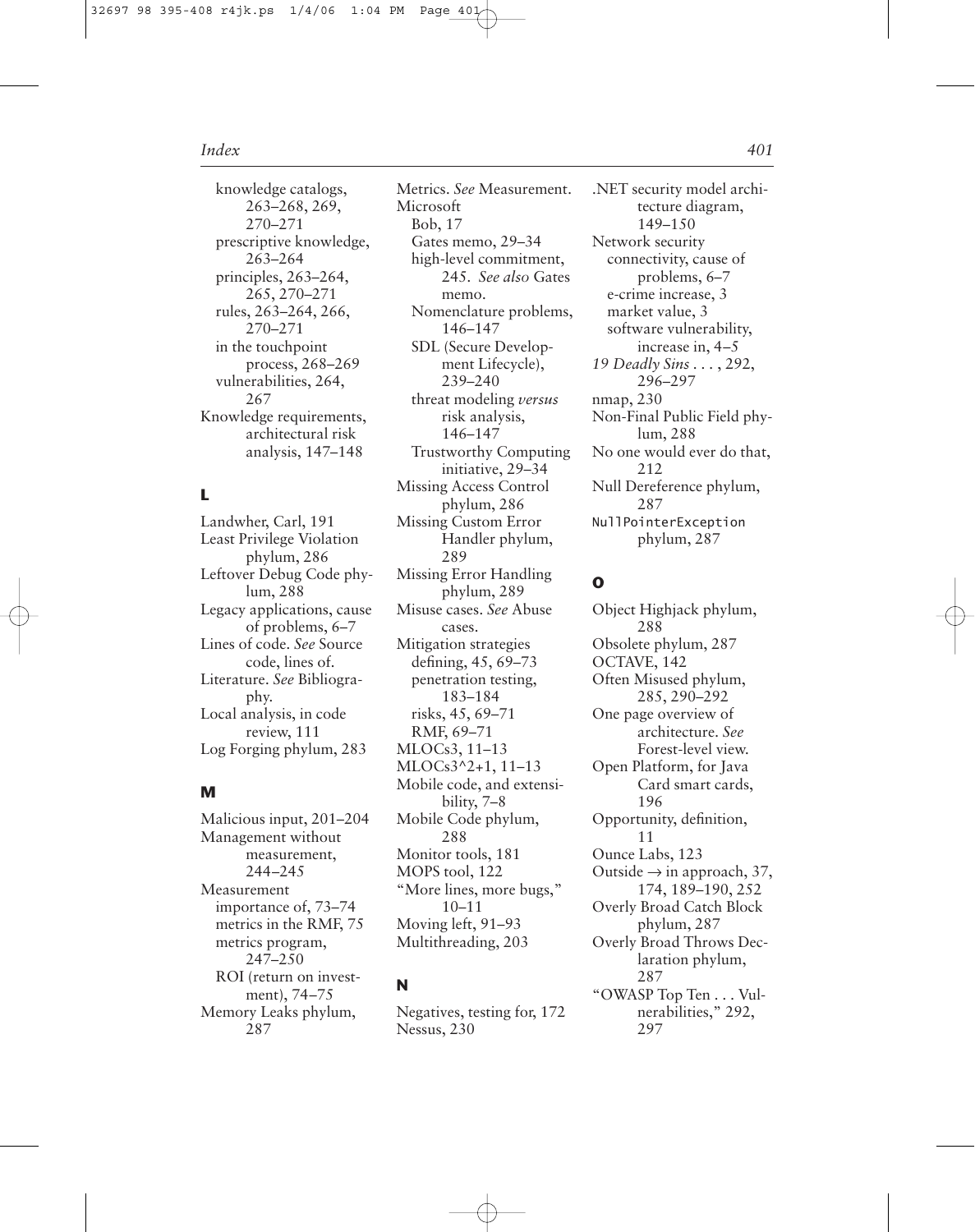"OWASP Top Ten . . . Vulnerabilities" (*cont.*) and seven kingdoms, 297

## **P**

Password in Configuration File phylum, 286, 289 Password Management phylum, 286 Passwords Empty Password in Configuration File, 286 Hard-Coded Passwords, 286 Password in Configuration File, 286, 289 Password Management, 286 Path Manipulation phylum, 285 Path Traversal phylum, 283 Penetration testing, 171–185 application, 184 benefits of, 177 constructive/destructive nature, 90 current practices, 173–178 description, 87 examples, 176–177, 177–178 flyover, 87 feedback from, 183–184 improved practices, 178–183 iterative testing, 182–183 last check, not first check, 185 limitations of, 174–175 mitigation strategies, 183–184 "pretend security" solutions, 175 by reformed hackers, 173

repeatable results, 175 results interpretation, 175 and risk-based security testing, 204 software developers and information security practitioners, 230–231 testing for negatives, 172 tools for APISPY32, 181 attackers, 180–181 breakpoint setters, 181 CANVAS, 180 Cenzic, 180 control flow, 181 coverage, 181 decompilers, 181 disassemblers, 181 fault injection, 180 Hailstorm, 180 Holodeck, 180 monitors, 181 rootkits, 181–182 shell code, 181 value of, 174–175, 185 People in the security process. *See* Security professionals. Perimeter defense, 189–190 Personnel. *See* Security professionals. Phyla. *See* Taxonomy of coding errors, phyla. Pillars of software security, 25–28, 34–37 Pitfalls to software security, 244–245 PLOVER (Preliminary List of Vulnerability Examples for Researchers), 295 Prescriptive knowledge, 263–264 "Pretend security" solution, 173

Principles, knowledge catalog, 263–264, 265, 270–271 Privacy Violation phylum, 286 Private Array-Type Field . . . phylum, 288 Privilege Management phylum, 285 Problems. *See* Bugs; Causes of problems; Defects; Flaws. Process agnostic best practice, 34–35, 239, 268 Process Control phylum, 283 Public Data Assigned . . . phylum, 288

# **Q**

QA, role of, 193, 195 Quality of service (QoS), 253 Questionnaires, risks, 50–51

## **R**

Race Condition phylum, 286 Ranking and synthesizing risks, RMF, 44–45 RATS code scanner, 109–110 Raw analysis results, tutorial, 333–335 Readings. *See* Bibliography. References *See* Bibliography. Reformed hackers, 173 Regulations, security, 155 Renaissance, computer security, 101 Reports, RMF analysis, 71–72 Required reading, 299–300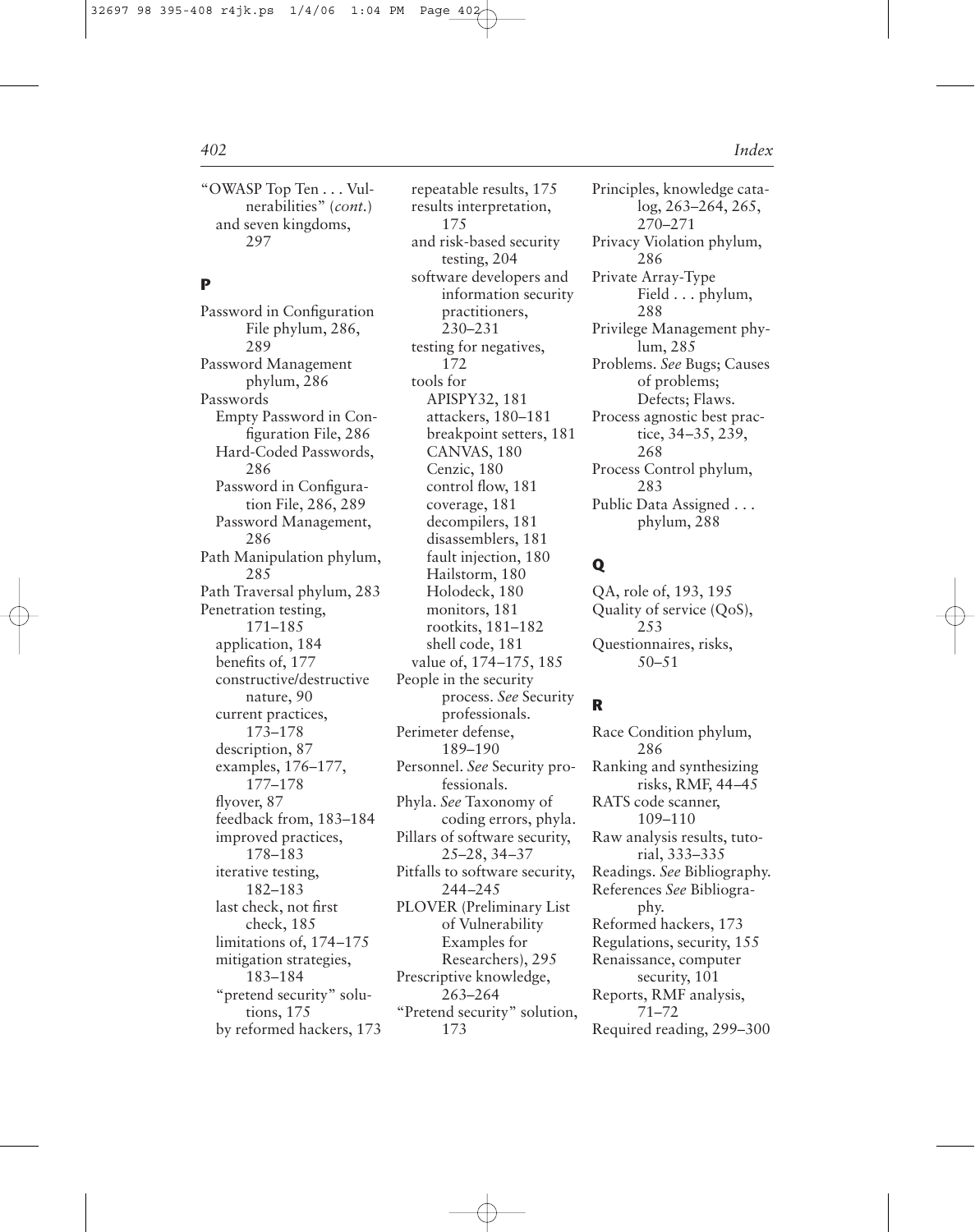Resource Injection phylum, 284 Return on investment (ROI), 74–75, 153 Risk analysis architectural level. *See* Architectural risk analysis. definition, 140 exercise, 385–391 *versus* threat modeling, 146–147 Risk calculation impact, 155–156 modern model, 154–161 traditional model, 152–154 Risk management. *See also* RMF (risk management framework). applied risk management pillar, 26–27 definition, 140 risk-based security testing, 192–193 Risk management framework (RMF). *See* RMF (risk management framework). Risk-based security testing adversarial testing, 193 automation, 196 conditions tested, 203 constructive/destructive nature, 90 description, 87 example, 195–200 eXtreme programming, 202 firewalls, 189–190 flyover, 87 functional testing, 193 Inside→out approach, 189 Java card, example, 195–200 malicious input, 201–204 methodology, 194, 201

multithreading, 203 outside  $\rightarrow$  in approach, 189–190 and penetration testing, 204 perimeter defense, 189–190 personnel involved, 193–194 process overview, 187–189 risk management, 192–193. *See also* RMF (risk management framework). smart cards, example, 195–200 SOAP protocol, 190 "test-driven" design, 202 timing, 203 Risks analysis report, 71–72 architectural risk analysis, 144–145 business and technical, identifying, 43–44, 50–63 data review, 68–69 definition, 18 impacts, 57 indicators, 53 likelihood scale, 56 management framework. *See* RMF measuring and reporting, 46 mitigation strategies defining, 45, 69–73 penetration testing, 183–184 risks, 45, 69–71 RMF, 69–71 questionnaires, 50–51 ranking, 44–45 severity key, 59 synthesizing, 44–45 synthesizing and ranking, 44–45, 63–68

RMF (risk management framework) example business goal rankings, 53 business impact scale, 58 business peer review, 69 business risk indicators, 55–56 business risks, 50, 54, 60 carrying out fixes and validation, 73 defining a mitigation strategy, 69–73 deliverables, 72–73 fixes, 73 gathering artifacts, 49 goal-to-risk relationship, 67 identifying business and technical risks, 50–63 likelihood of occurrence, 55–56 prioritized business goals, 52 product risks, 50 project research, 49–50 project risks, 50 ranking risks, 63–68 research and interview data analysis, 52–59 risk analysis report, 71–72 risk data review, 68–69 risk impacts, 57 risk indicators, 53 risk likelihood scale, 56 risk mitigation, 69–71 risk questionnaires, 50–51 risk severity key, 59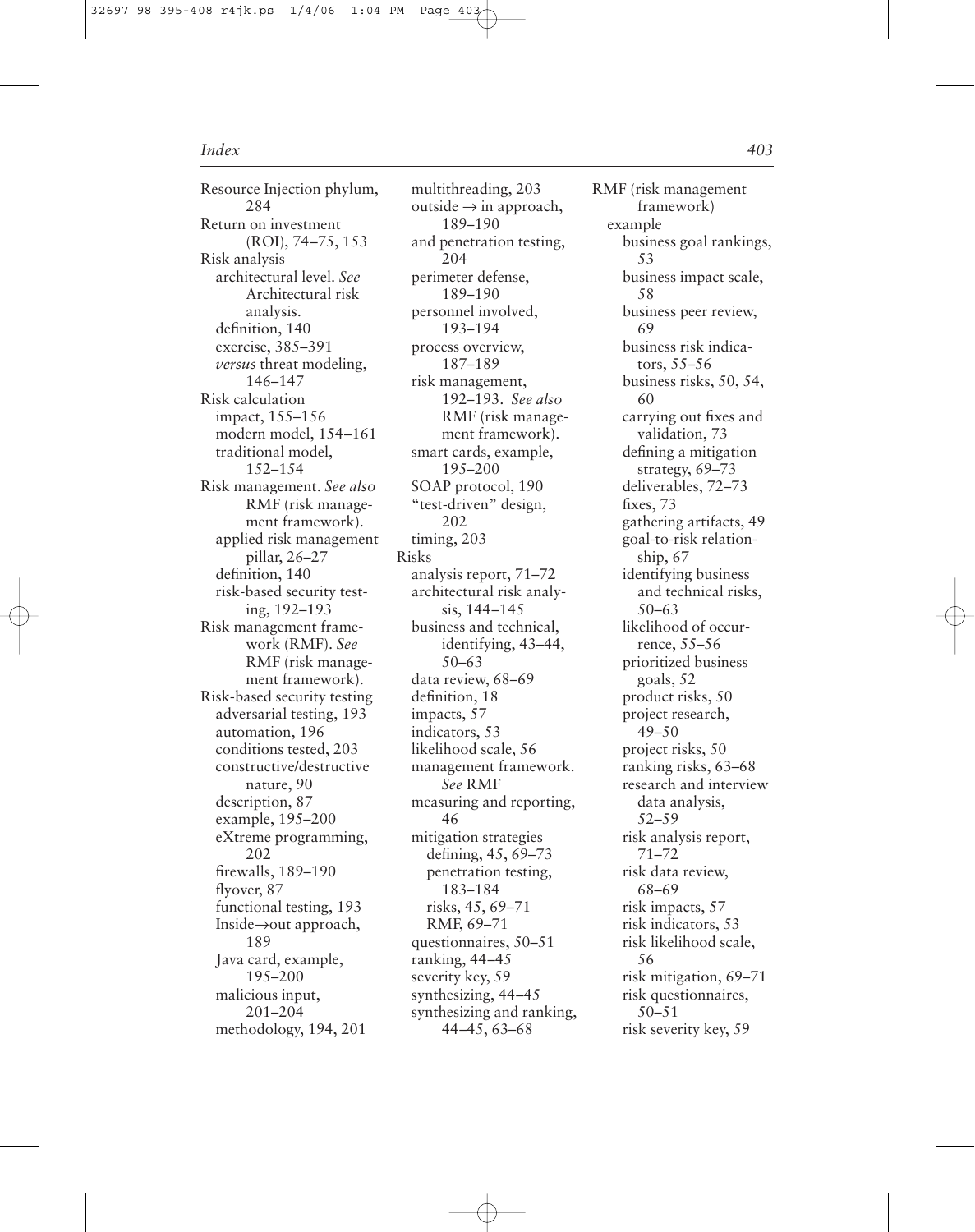RMF (risk management framework), example (*cont.*) software artifact analysis, 61–63 synthesizing and ranking risks, 63–68 target project team, 51 technical peer review, 69 technical risks, 59–60, 61–62, 64–65, 68 understanding business context, 49–50 validation, 73 iterative processing, 46–48 measuring and reporting risk, 46 process diagram, 42 stages of activity carrying out fixes and validation, 43, 73 defining the risk mitigation strategy, 45, 69–71 identifying business and technical risks, 43–44, 50–63 synthesizing and ranking risks, 44–45, 63–68 understanding business context, 43, 49–50 ROI (return on investment), 74–75, 153 Rootkits, 181–182 Rubin, Avi, 159–161 Rules coverage, 112–114 example, 119–122 Fortify. *See* Fortify Source Code Analysis Suite. ITS4. *See also* Taxonomy of coding errors, kingdoms. history of, 112–114 list of, 345–383

knowledge catalog, 263–264, 266, 270–271 schema, 115–118 Rules Builder, 129–130

# **S**

Safeguards, architectural risk analysis, 145. *See also* Mitigation strategies. Safety property violations, 122 SATAN, 230 SBI386, 155, 210 SD West, 261 SDL (Secure Development Lifecycle), 239–240, 256–257 SDLC (Software Development Lifecycle), 240 Secure Development Lifecycle (SDL), 239–240, 256–257 Secure Software, 123 SecureUML, 155 Security built-in *versus* bolted on, 209–210 defending the perimeter, does not work, 25 *versus* software, 24–25 Security engineering, rise of, 37–38 Security Features vulnerability kingdom, 280, 285–286 Security Band-Aid, 174 Security operations constructive/destructive nature, 90–91 description, 88 flyover, 88 inter-group cooperation. *See* Software developers and information security practitioners.

Security professionals abuse case development, 210–211 inter-group communication barriers, 224–225 origin of, 101–102 risk-based security testing, 193–194 and software developers. *See* Software developers and information security practitioners. team building, 97 Security requirements constructive/destructive nature, 90 description, 88 flyover, 88 recommended reading, 89 Security testing. *See* Riskbased security testing. Security tracker, 168 Setting Manipulation phylum, 284 Seven kingdoms. *See* Taxonomy of coding errors, kingdoms. Signal Handling Race Conditions phylum, 287 SLA (service level agreement), 206–207, 253 SLAM tool, 123 Smart card, example, 195–200 Smurfware exercise, 385–391 SOA (Service Oriented Architecture), 6–7, 168, 184, 190 SOAP protocol, 190 Sockets phylum, 285 Software artifacts. *See* Artifacts. process and religion, 239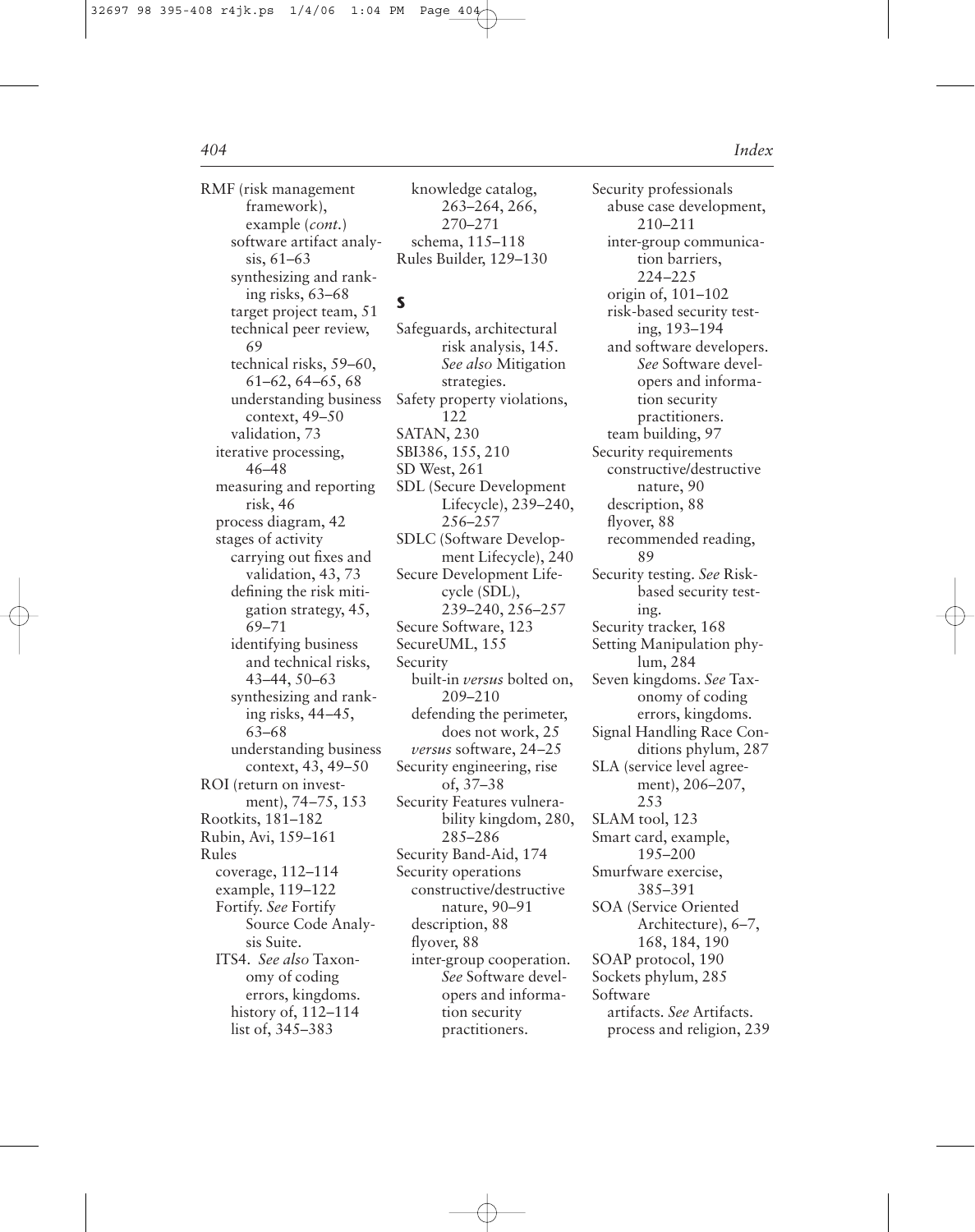testing. *See* Penetration testing; Risk-based security testing. vulnerability, cause of problems, 4–5 Software architect catfights, 165 Software developers and information security practitioners abuse cases, 225–226 architectural risk analysis, 227–228 business risk analysis, 226–227 code review, 229–230, 231 deployment and operations, 231–232 example, 234–235 information security as Boogey man, 233 inter-group communication barriers, 224–225 inter-group cooperation, 232–234 penetration testing, 230–231 security testing, 228–229 "ugly baby" problem, 233 Software security academic courses in, 98 *versus* application security, 20–21 best practices. *See* Touchpoints. definition, 3, 394 enterprise-wide. *See* Enterprise software security. multidisciplinary effort, 100 and operations, 23–25 people, 96–100 pillars of, 25–28, 34–37 potential research areas, 318–320

responsibility for, 96–100 *versus* software safety, 191 team building, 97, 99–100 three pillars, 25–28, 34–37 unique qualities of, 191–192 Software Security Manager, 132 Software security people, 99–100 Software security touchpoints, 27–28, 34–35 Source code analysis, tutorial, 329–332 analyzers, commercial vendors, 124–125. *See also* Fortify Source Code Analysis Suite. lines of major operating systems, 10 normalizing, 11–13 relation to vulnerabilities, 11–13 Windows, 8–9 reviewing. *See* Code review, tools. scanners, 107, 109–110 Specification checking, 122 Splint tool, 122–123 SQL injection, 201 SQL Injection phylum, 284 Standards-based architectural risk analysis, 142 Static code analysis example, 135–137 history, 110–114 STRIDE, 147, 163, 169, 260 related to attack resistance analysis, 163

String Manipulation phylum, 285 String Termination Error phylum, 284 Struts phylum, 284 Synthesizing and ranking risks, RMF, 44–45, 63–68 System Information Leak phylum, 288 System.exit() phylum, 286 System testing, 183

# **T**

Taint analysis, 118 Taxonomy of coding errors *19 Deadly Sins . . .* , 292, 296–297 attack classes, 294–295 hierarchy of, 278 "OWASP Top Ten . . . Vulnerabilities," 292, 297 PLOVER (Preliminary List of Vulnerability Examples for Researchers), 295 *versus* taxonomy of attack patterns, 277 Taxonomy of coding errors, kingdoms API Abuse description, 279–280 example, 290–292 phyla, 285 Code Quality, 281, 287–288 description, 279–280 example, 290–292 phyla, 285 definition, 278 Encapsulation, 281–282, 288–289 description, 279–280 example, 290–292 phyla, 285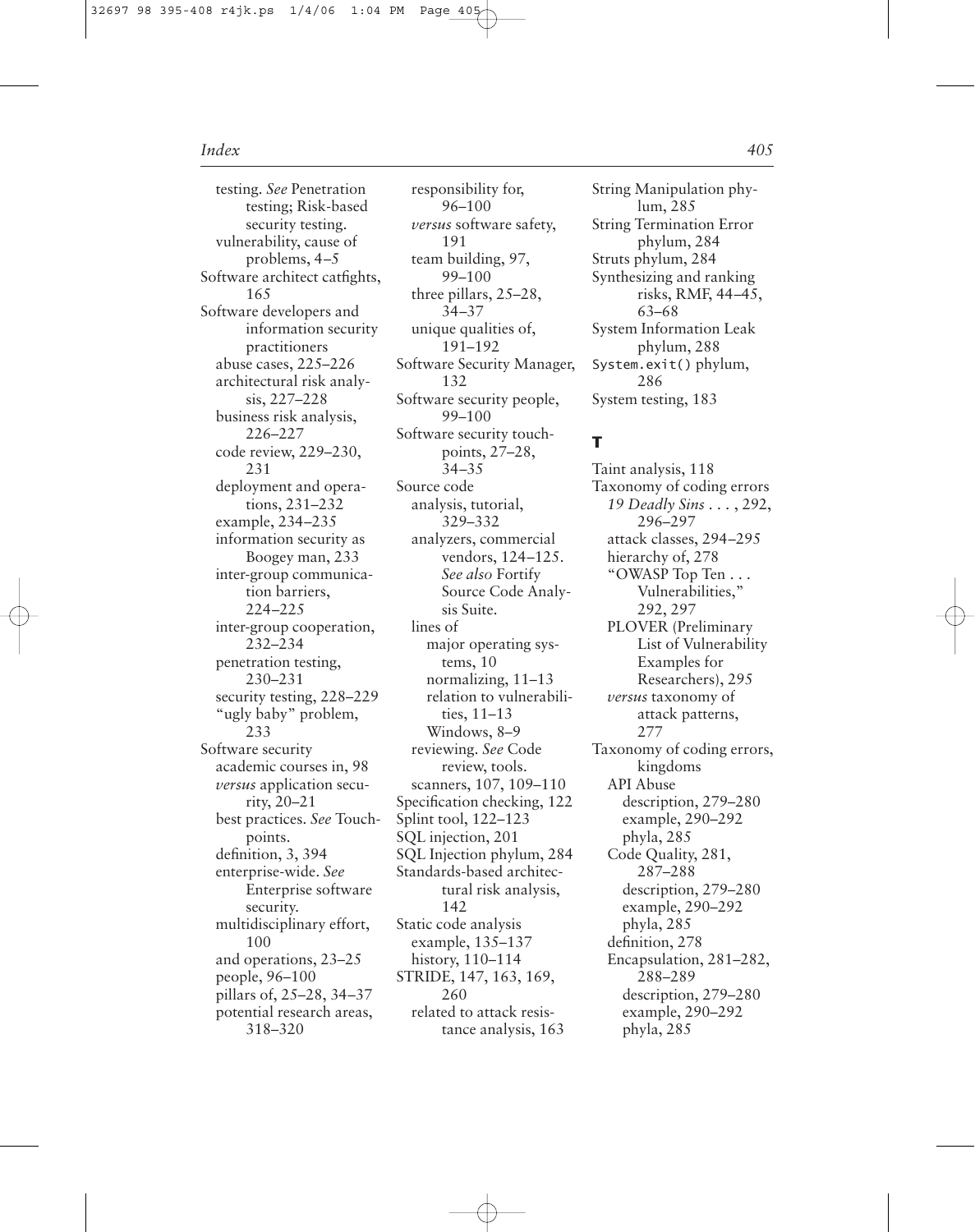Taxonomy of coding errors, kingdoms, Encapsulation (*cont.*) Environment, 282, 289 description, 279–280 example, 290–292 phyla, 285 Error Handling, 281, 287 description, 279–280 example, 290–292 phyla, 285 Input Validation and Representation, 279, 283–285 description, 279–280 example, 290–292 phyla, 285 mapped to *19 Deadly Sins . . .* , 296–297 mapped to "OWASP Top Ten . . . Vulnerabilities," 297 Security Features, 280, 285–286 description, 279–280 example, 290–292 phyla, 285 summary list of, 279 Time and State, 280–281, 286–287 description, 279–280 example, 290–292 phyla, 285 Taxonomy of coding errors, phyla API Abuse Kingdom, 285 ASP.NET Misconfiguration, 289 Authentication, 285, 290–292 Buffer Overflow, 283 Catch NullPointer Exception, 287 Code Quality Kingdom, 287–288 Command Injection, 283

Comparing Classes by Name, 288 Creating Debug Binary, 289 Cross-Site Scripting, 283 Dangerous Functions, 285 Data Leaking Between Users, 288 Deadlock, 286 definition, 278 Directory Restriction, 285 Double Free, 287 Duplicate Validation Forms, 284 Empty Catch Block, 287 Empty Password in Configuration File, 286 encapsulation kingdom, 288–289 Environment kingdom, 289 Erroneous validate() Method, 284 Error Handling kingdom, 287 Exception Handling, 285 Failure to Begin a New Session . . . , 286 File Access Race Condition, 286 Form Field Without Validator, 284 Format String, 283 getConnection() method, 285 Hard-Coded Passwords, 286 Heap Inspection, 285 HTTP Response Splitting, 283 Illegal Pointer Value, 283 Inconsistent Implementations, 287 Input Validation And Representation kingdom, 283–285

Insecure Compiler Optimization, 289 Insecure Randomness, 285 Insecure Temporary File, 286 Integer Overflow, 283 J2EE Bad Practices, 285, 286–287 J2EE Misconfiguration, 289 Least Privilege Violation, 286 Leftover Debug Code, 288 Log Forging, 283 Memory Leaks, 287 Missing Access Control, 286 Missing Custom Error Handler, 289 Missing Error Handling, 289 Mobile Code, 288 need for additional, 289–290 Non-Final Public Field, 288 Null Dereference, 287 Object Highjack, 288 Obsolete, 287 Often Misused, 285, 290–292 Overly Broad Catch Block, 287 Overly Broad Throws Declaration, 287 Password in Configuration File, 286, 289 Password Management, 286 Path Manipulation, 285 Path Traversal, 283 Privacy Violation, 286 Private Array-Type Field . . . , 288 Privilege Management, 285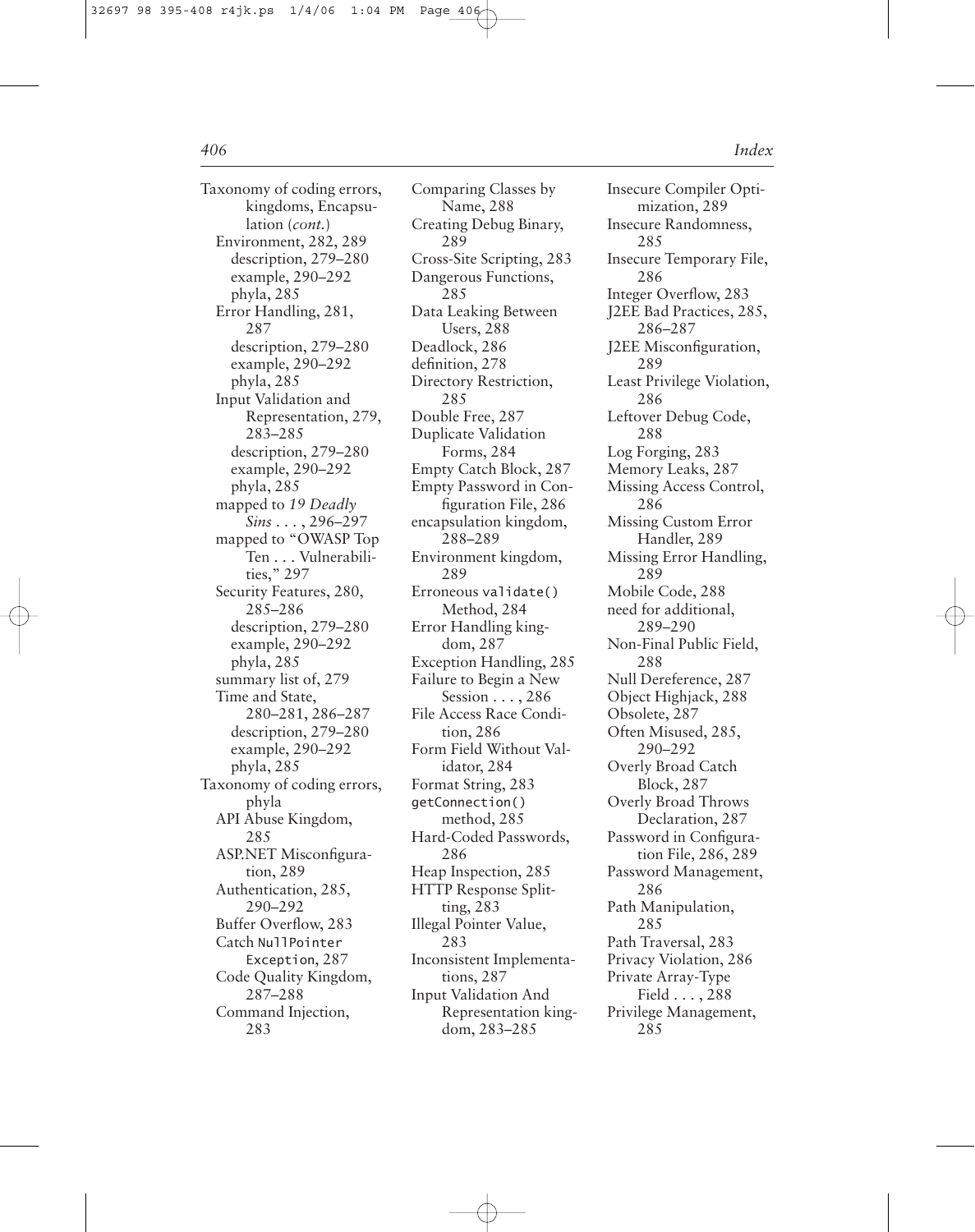Process Control, 283 Public Data Assigned . . . , 288 Race Condition, 286 Resource Injection, 284 Security Features kingdom, 285–286 Setting Manipulation, 284 Signal Handling Race Conditions, 287 Sockets, 285 SQL Injection, 284 String Manipulation, 285 String Termination Error, 284 Struts, 284 System Information Leak, 288 System.exit(), 286 Threads, 287 Time And State kingdom, 286–287 TOCTOU (time-ofcheck-time-of-use), 286 Trust Boundary Violation, 289 Unchecked Return Value, 285, 287 Undefined Behavior, 288 Uninitialized Variable, 288 Unreleased Resource, 288 Unsafe Bean Declaration, 289 Unsafe JNI, 284 Unsafe Reflection, 285 Unused Validation Form, 284 Unvalidated Action Form, 284 Use After Free, 288 Use Of Inner Class, 288 Validation Class Not Extended, 284 Validator Turned Off, 284

Validator Without Form Field, 284 Weak Access Permissions, 289 Weak Cryptography, 286 XML Validation, 285 Taxonomy of vulnerabilities, 191 Teams. *See* Security professionals. Tent example, 209 "Test-driven" design, 202 Testing. *See* Penetration testing; Risk-based security testing. Think like a bad guy. *See* Black hat activities. Threads phylum, 287 Threat modeling *versus* risk analysis, 146–147 Threats, architectural risk analysis, 145 Three pillars. *See* Pillars of software security. Time and State vulnerability kingdom, 280–281, 286–287 Time as essential issue, 203 Timing, risk-based security testing, 203 TOCTOU (time-of-checktime-of-use), 111, 203, 286 Tools characteristics of, 125–127 code review. *See* Code review, tools. commercial vendors. *See* Commercial source code analysis tool vendors. Nessus, 189–190 penetration testing APISPY32, 181 breakpoint setters, 181 CANVAS, 180 Cenzic, 180

control flow, 181 coverage, 181 decompilers, 181 disassemblers, 181 fault injection, 180 Hailstorm, 180 Holodeck, 180 rootkits, 181–182 shell code, 181 port scanning, 189–190 problems with, 127 Touchpoints, 83–103. *See also specific touchpoints*. as best practices, 94, 96 black hat activities, 89–91 constructive activities, 89–91 destructive activities, 89–91 example, 95 list of, 85 abuse cases, 205 architectural risk analysis, 139 code review, 105 penetration testing, 171 risk-based security testing, 187 security operations, 223 order of effectiveness, 85 overview, 83–85 sequence of, 84 timing in the lifecycle, 91–94 white hat activities, 89–91 Training, academic courses, 98 Training, software security, 250 Training without assessment, 245 Trinity of trouble complexity, 8–13